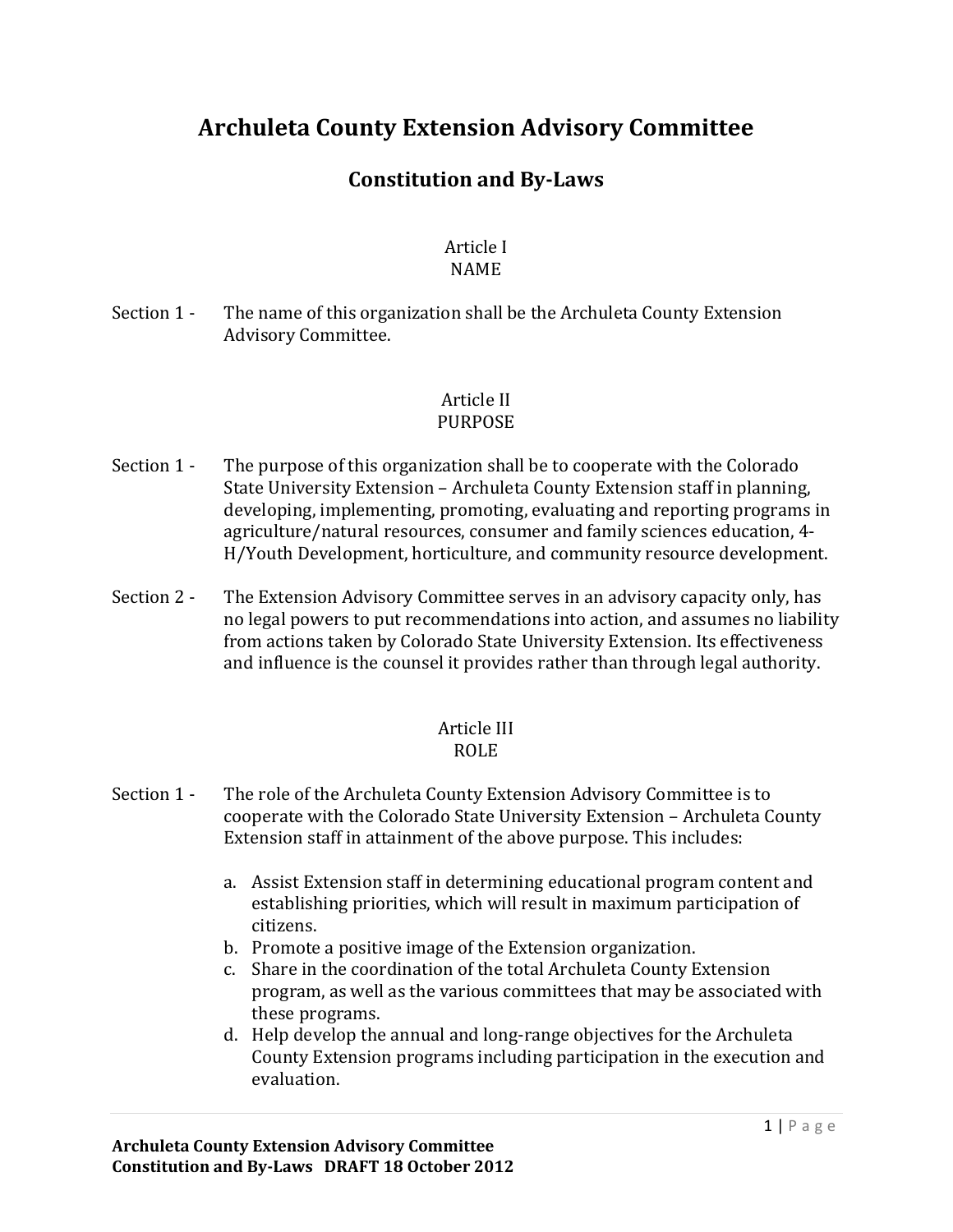- e. Serve as an informal link in communicating the role of Extension to the people of Archuleta County while advocating Extension services and programming efforts.
- f. To assist in obtaining the resources necessary to carry out program requests in an effective manner.

#### Article IV MEMBERSHIP

- Section 1 The membership of this committee shall consist of no less than five (5) and not more than eleven (11) members who are a reflection of the community and a representation of present and potential areas of program emphasis.
- Section 2 Each of the program areas shall have one designated member on the committee.
- Section 3 Additional advisory committee members shall be key leaders from the broader community.
- Section 4 Ex-officio members:
	- a. Archuleta County Board of County Commissioners
	- b. Archuleta County Extension staff
	- c. 4-H Council President
	- d. Shall have not voting rights
- Section 5 Terms of committee members shall be three years. The initial membership will be divided into one, two and three year terms and thereafter, appointed for three-year terms. New terms will begin immediately after the annual meeting. Each member of the committee may serve two complete terms in succession. After completing two full terms, the members must wait at least one year before re-appointment.
- Section 6 Each member of the committee shall be entitled to one vote.
- Section 7 Each new committee member is required to participate in an orientation to Extension and advisory committee responsibilities
- Section 8 Attendance is important to committee membership. Members having two consecutive unexcused absences shall be removed from the committee.
- Section 9 The Archuleta County Board of County Commissioners has the option to fill vacancies as they occur or wait until the next nominating cycle. Any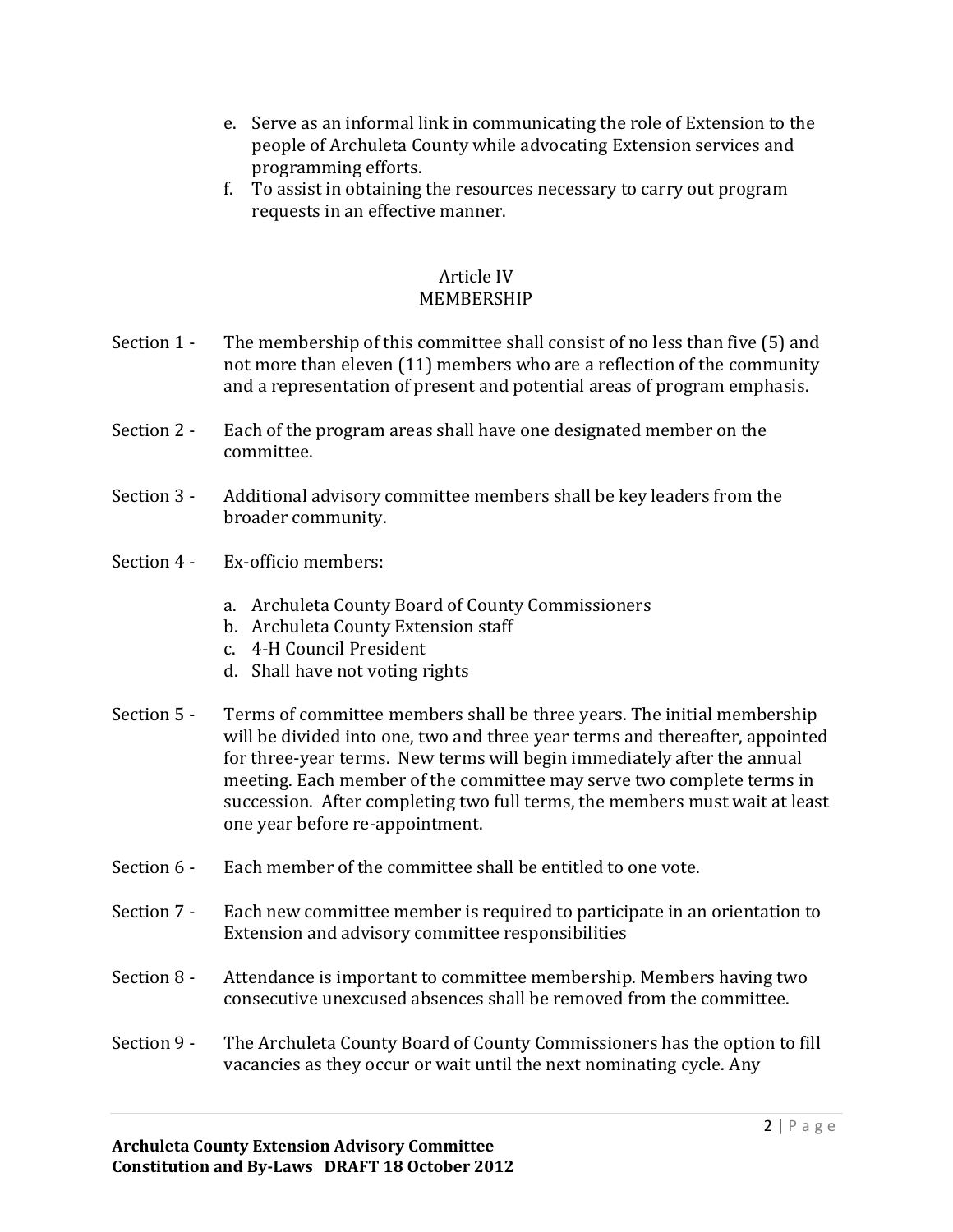appointees to fill vacancies shall serve until the end of the term they were appointed to fill.

- Section 10 Membership may be terminated upon the written resignation of the member.
- Section 11 Any member of the Advisory Committee is subject to removal by the Archuleta County Commissioners without cause.

#### Article V ORGANIZATION

- Section 1 The Advisory Committee shall meet quarterly (February, May, August, November).
	- a. Calendar to be established by the Officers.
	- b. Special meetings may be called by the President or by four members of the committee.
	- c. Committee members must receive notification of a special meeting at least 24 hours prior to the meeting.
- Section 2 The annual meeting shall be held in February.
- Section 3 A simple majority of the appointed members must be present to constitute a quorum.
- Section 4 The officers shall consist of chairperson, vice chairperson, and secretary. Officers shall serve no more than a single two-year term. Officers shall be elected each year at the annual meeting.
- Section 5 The nominating committee:
	- a. Shall be appointed by the Officers.
	- b. The vice chairperson of the Advisory Committee shall serve as the chair of the nominating committee.
	- c. Shall recruit potential advisory committee members
	- d. Shall present at the last meeting of the year a slate of nominees for election to the advisory committee and officers.
- Section 6 Sub-committees may be established as required in order for the committee to carry out its work.
	- a. Sub-committee members may come from beyond the advisory committee membership although the chair of any sub-committee must be a voting member of the advisory committee.